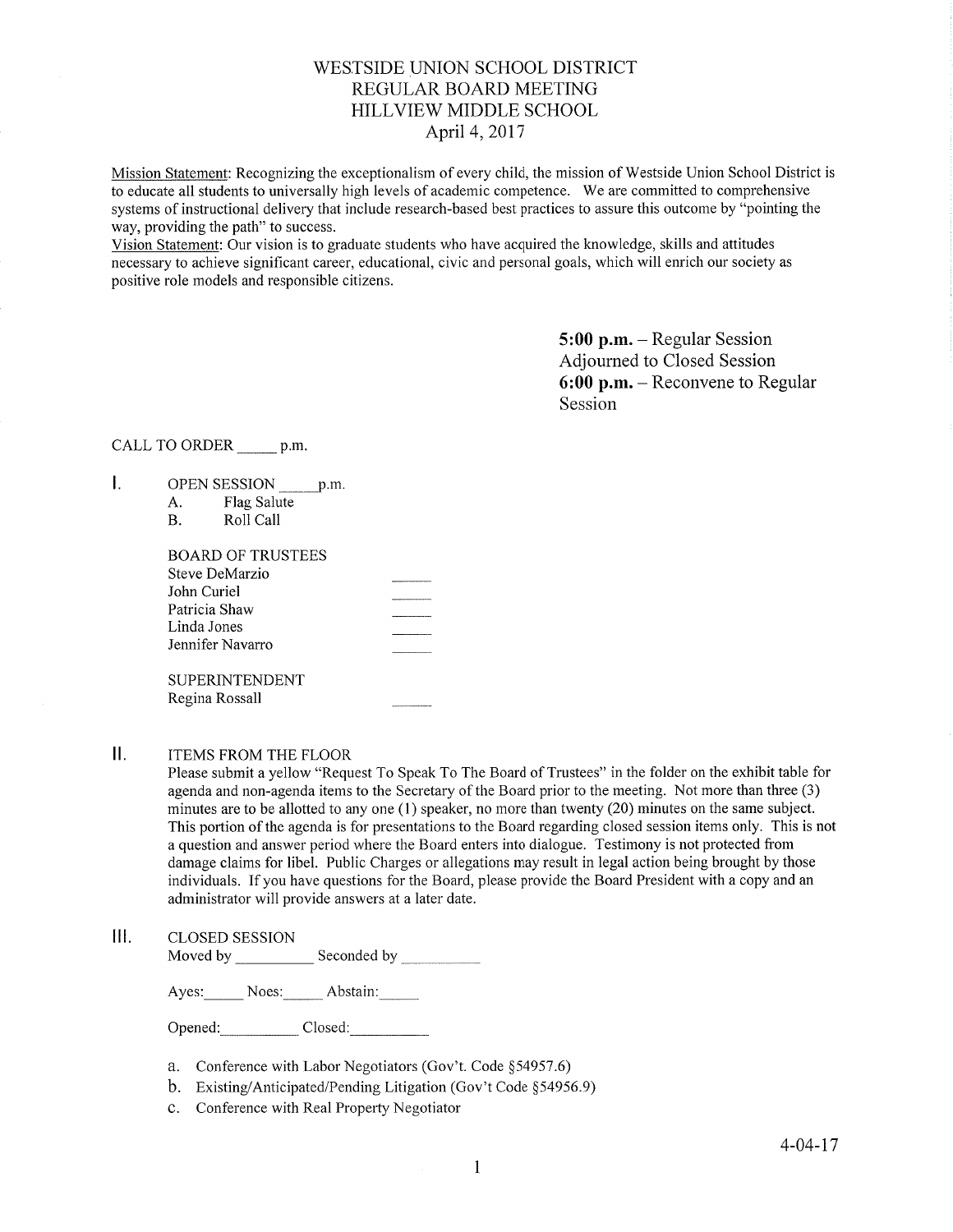- d. Public Employee Discipline/Dismissal/Release/Appointment (Gov't Code \$54957)
- e. Pupil Personnel (Ed Code 35146 and 48918)
- IV RECONVENE TO OPEN SESSION AT p.m.
- V. REPORT OF CLOSED SESSION ACTION
- VI PRESENTATIONS Anaverde Hills Site Presentation and Employee Recognition

#### vil HEARING SESSION/STAFF REPORTS

- A. Board Comments
- B. Staff Reports
	- l. Assistant Superintendent Administrative Services
	- 2. Assistant Superintendent Educational Services
	- 3. Deputy Superintendent
	- 4. Superintendent

# VIII. PERSONAL APPEARANCES

- A. Westside Union Teachers Association Representatives
- B. California School Employees Association Representatives
- C. Parent Teacher Association Representatives
- D. West Antelope Valley Educational Foundation Representatives

#### $IX.$ ITEMS FROM THE FLOOR

Please submit a yellow "Request To Speak To The Board of Trustees" in the folder on the exhibit table for agenda and non-agenda items to the Secretary of the Board prior to the meeting. Not more than three (3) minutes are to be allotted to any one (1) speaker, no more than twenty (20) minutes on the same subject. This is not a question and answer period where the Board enters into dialogue. Testimony is not protected from damage claims for libel. Public Charges or allegations may result in legal action being brought by those individuals. If you have questions for the Board, please provide the Board President with a copy and an administrator will provide answers at a later date.

#### X. PUBLIC HEARING

A. A hearing to receive public input on the California School Employees Association (CSEA) Reopeners to Westside Union School District for the 2016-17 School Year.

Opened at Closed at Closed at Closed at Closed at Closed at Closed at Closed at Closed at Closed at Closed at Closed at Closed at Closed at Closed at Closed at Closed at Closed at Closed at Closed at Closed at Closed at Cl

A hearing to receive public input on the Westside Union School District Reopeners to California School Employees Association (CSEA) for the 2016-17 School Year. B.

Opened at Closed at

C. <sup>A</sup>hearing to receive public input on the School Facilities Needs Analysis

Opened af \_ Closed at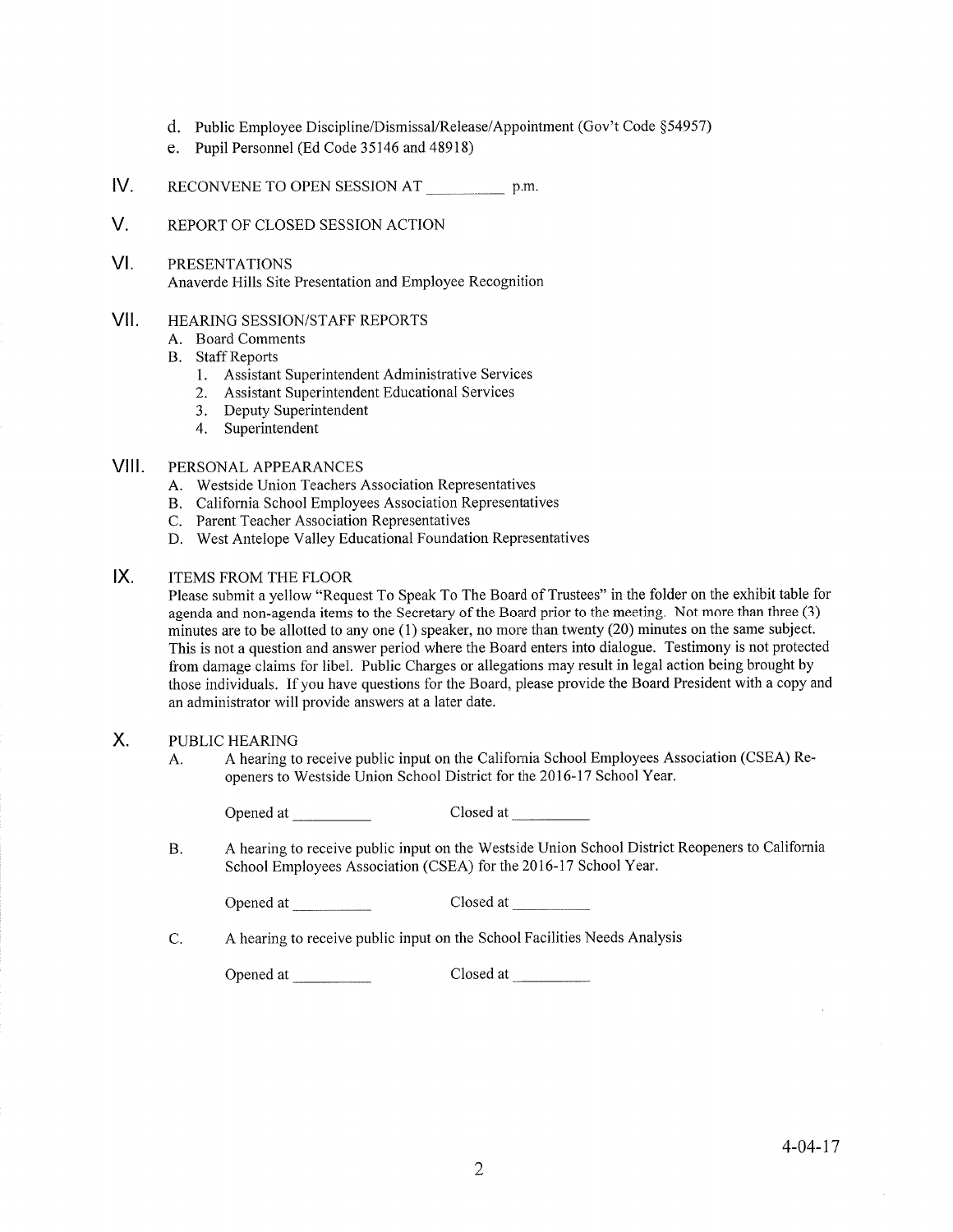XI. BUSINESS SESSION

|  | A. | Organizational/Governance |
|--|----|---------------------------|
|--|----|---------------------------|

1. Agenda

Moved by \_\_\_\_\_\_\_\_\_\_\_\_\_ Seconded by

To approve the Agenda of the Regular Meeting of April4,2017

Ayes: Noes: Abstain:

Actions proposed for the Consent Calendar, are items with adopted policies and approved practices of the District and are deemed routine in nature. They will be acted upon in one motion, without discussions, unless members of the Board request an item's removal. The item will then be removed from the motion to approve and after the approval of the consent agenda the item(s) will be heard.

- a. Minutes of the Regular Meeting on March 21,2011
- b. Overnight Field Trip Anaheim, CA
- c. Williams Uniform Complaint Quarterly Report d. Personnel Report
- 
- e. Purchase Orders
- f. Consultant/Contract Schedule
- g. Conference/Workshop Schedule<br>h. Contractor Pre-Qualifications
- 

| Moved by | Seconded by |  |  |
|----------|-------------|--|--|
|          |             |  |  |

Approval of the Consent Items as presented.

Ayes: Noes: Abstain:

3. Board Bylaws

- BB/E 9320, Meetings and Notices
- . BB 9321, Closed Session Purposes and Agendas
- BB 9321.1, Closed Session Actions and Reports
- BB 9322, Agenda/Meeting Materials

Moved by Seconded by Seconded by Seconded by Seconded by Seconded by Seconded by Seconded by Seconded by Seconded by Seconded by Seconded by Seconded by Seconded by Seconded by Seconded by Seconded by Seconded by Seconded

Approval of the second reading of Board Bylaws and Exhibit 2. Consent<br>
a. Minutes of the Regular Meeting<br>
b. Overnight Field Trip – Anaheir<br>
c. Williams Uniform Complaint C<br>
d. Personnel Report<br>
e. Purchase Orders<br>
f. Consultant/Contract Schedule<br>
g. Conference/Workshop Schedul<br>
h

Ayes: Noes: Abstain:

4

Revised Governance Team Protocols

Moved by \_\_\_\_\_\_\_\_ Seconded by

Items  $2a - 2h$  Goal #

Item 3

Item 4

Goal #

Iteml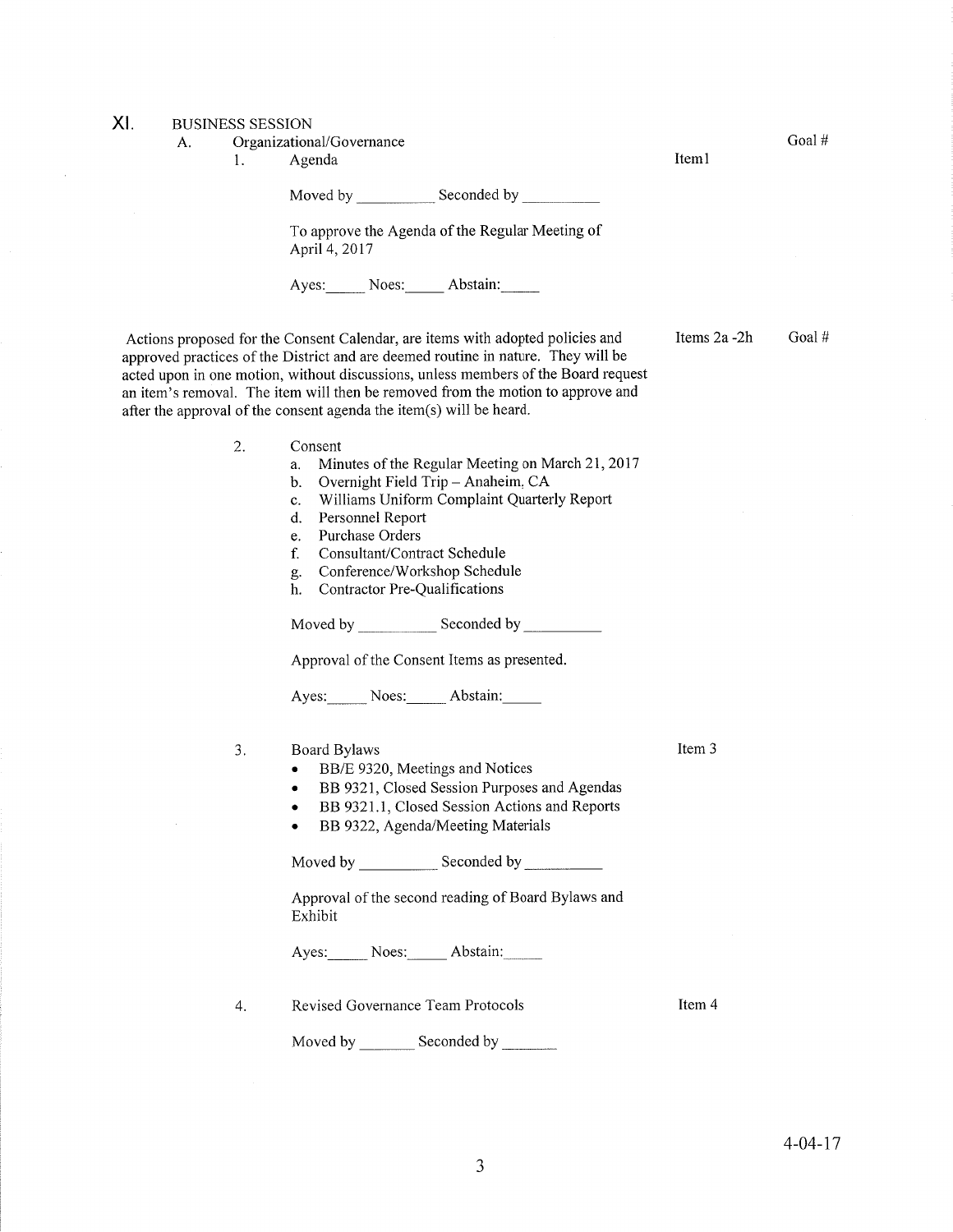|                 | Approval of the revised Governance Team Protocols                                                                                            |        | Goal#         |
|-----------------|----------------------------------------------------------------------------------------------------------------------------------------------|--------|---------------|
|                 | Ayes: Noes: Abstain:                                                                                                                         |        |               |
| 5.              | Revised Board Bylaw 9230, Orientation                                                                                                        | Item 5 |               |
|                 |                                                                                                                                              |        |               |
|                 | Approval of the first reading of the revised Board Bylaw<br>9230, Orientation                                                                |        |               |
|                 | Ayes: Noes: Abstain:                                                                                                                         |        |               |
| 6.              | Discussion Item<br><b>Board Governance</b><br>٠                                                                                              | Item 6 |               |
|                 | <b>Educational Services</b>                                                                                                                  |        |               |
| 7.              | Revised Board Policy and Administrative Regulation<br>AR 5111, Admission<br>$\bullet$                                                        | Item 7 |               |
|                 | • BP 6170.1, Transitional Kindergarten                                                                                                       |        |               |
|                 | Moved by Seconded by Seconded by                                                                                                             |        |               |
|                 | Approval of the second and final reading of the revised<br>Board Policy and Administrative Regulation                                        |        |               |
|                 | Ayes: Noes: Abstain:                                                                                                                         |        |               |
|                 |                                                                                                                                              |        |               |
| Personnel<br>8. | California School Employees Association (CSEA)<br>Reopeners to Westside Union School District for the<br>2016-17 School Year                 | Item 8 |               |
|                 |                                                                                                                                              |        |               |
|                 | Approval of the California School Employees Association<br>(CSEA) Reopeners to Westside Union School District for<br>the 2016-17 School Year |        |               |
|                 | Ayes: Noes: Abstain:                                                                                                                         |        |               |
| 9.              | Westside Union School District Reopeners to California<br>School Employees Association (CSEA) for the<br>2016-17 School Year                 | Item 9 |               |
|                 |                                                                                                                                              |        |               |
|                 |                                                                                                                                              |        |               |
|                 |                                                                                                                                              |        |               |
|                 |                                                                                                                                              |        | $4 - 04 - 17$ |
|                 | 4                                                                                                                                            |        |               |

B.

C

 $\sim$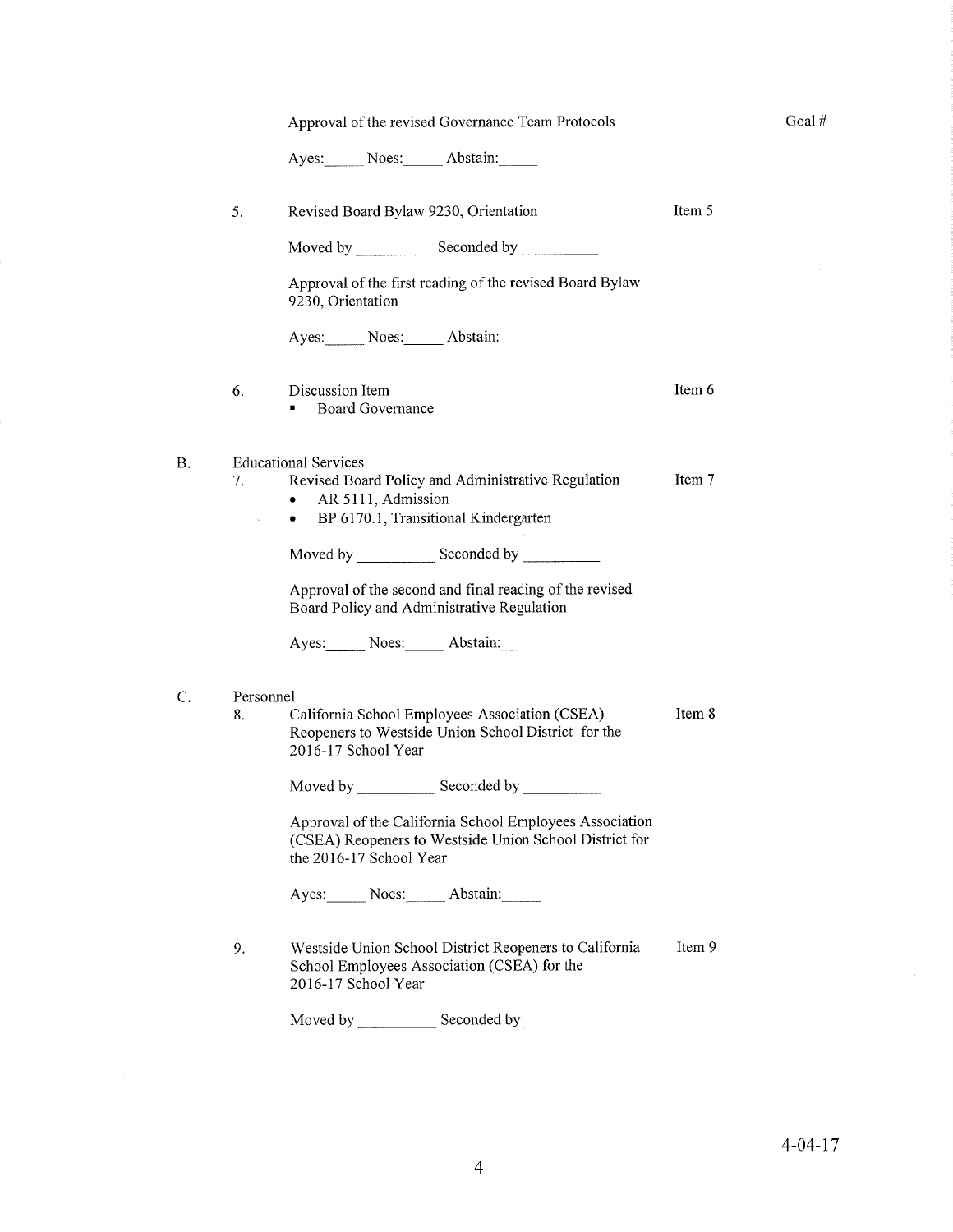| Approval of the Westside Union School District       |
|------------------------------------------------------|
| Reopeners to California School Employees Association |
| (CSEA) for the 2016-17 School Year                   |

Ayes: Noes: Abstain:

- Business D.
	- 10. Resolution 17-18, School Facilities Needs Analysis Item 10

Moved by Seconded by

Approval of Resolution 17-18, School Facilities Needs Analysis

Ayes: Noes: Abstain:

11. Board Policy 3470, Debt Issuance and Management Item 11

Moved by Seconded by

Approval of the first reading of Board Policy 3470, Debt Issuance and Management

Ayes: Noes: Abstain:

## XII. INFORMATION SESSION

- A. Items From The Floor Continued<br>B. Dates to Remember:
	- -
		- 1. Regular Meeting on April 18, 2017 Volunteer Recognition<br>2. Regular Meeting on May 2, 2017 Certificated Staff Recognitions
- XIII. NEW BUSINESS Future Board Meeting Items
- XIV. CLOSED SESSION - Continued
- XV. RECONVENE TO OPEN SESSION at p.m.
- XVI. REPORT OF CLOSED SESSION ACTION

## XVII ADJOURNMENT There being no further business to come before the Board at the regular meeting of April 4, 2017, is adjourned at p.m. by the Board President.

In compliance with the Americans with Disabilities Act, if you need special assistance to access the Board meeting room or to otherwise participate at this meeting, including auxiliary aids or services, please contact Tonya Williams at (661) 722-0716. Notification at least 48 hours prior to the meeting will enable the District to make reasonable arrangements to ensure accessibility to the Board meeting room.

Goal #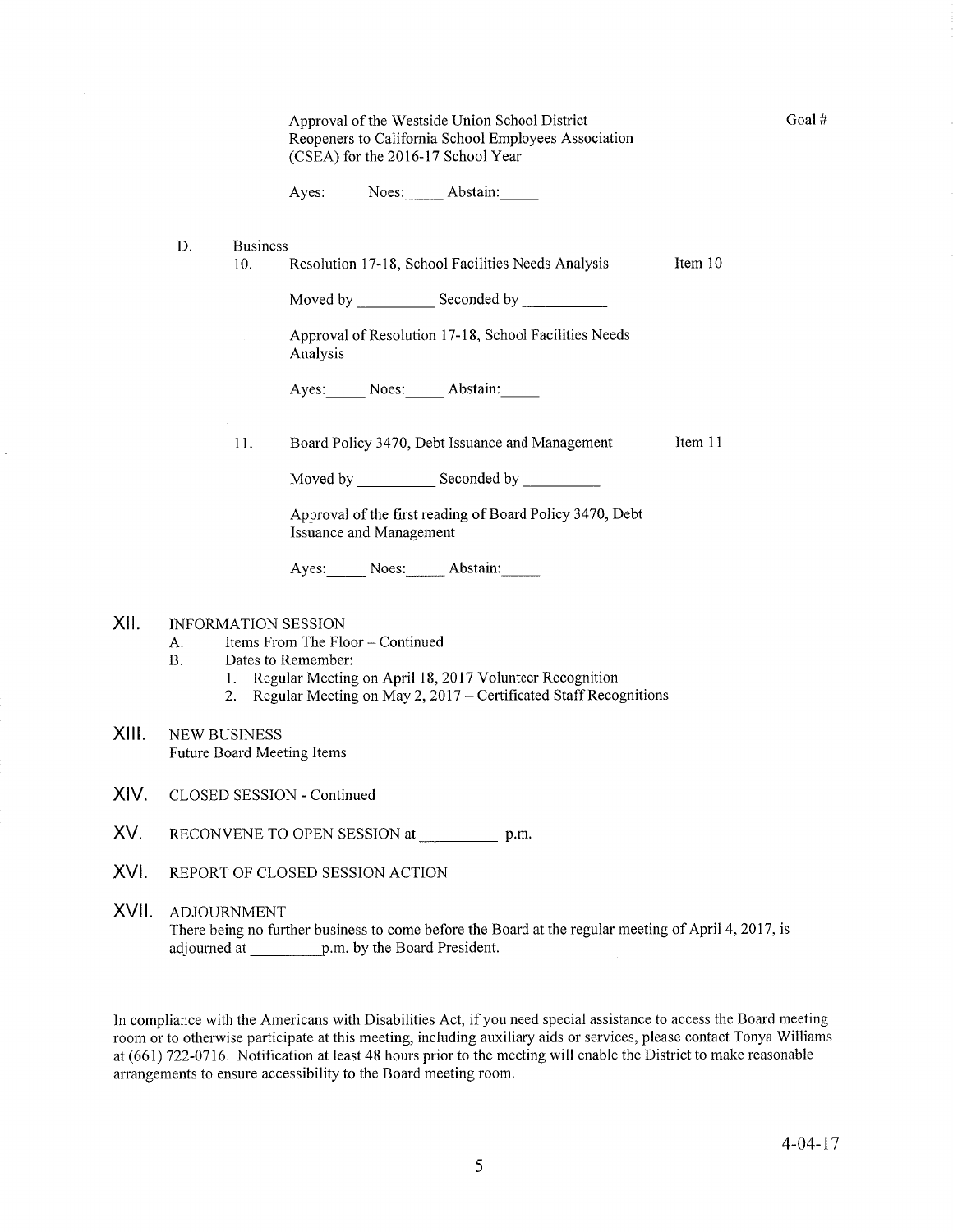Any writings or documents that are public records and are provided to a majority of the governing board regarding an open session item on this agenda will be made available for public inspection on the District Web Site, www.westside.k12.ca.us or in the District Office located at 41914 50<sup>th</sup> St. West, Quartz Hill, CA 93536 during normal business hours (8:00 a.m. – 4:00 p.m.)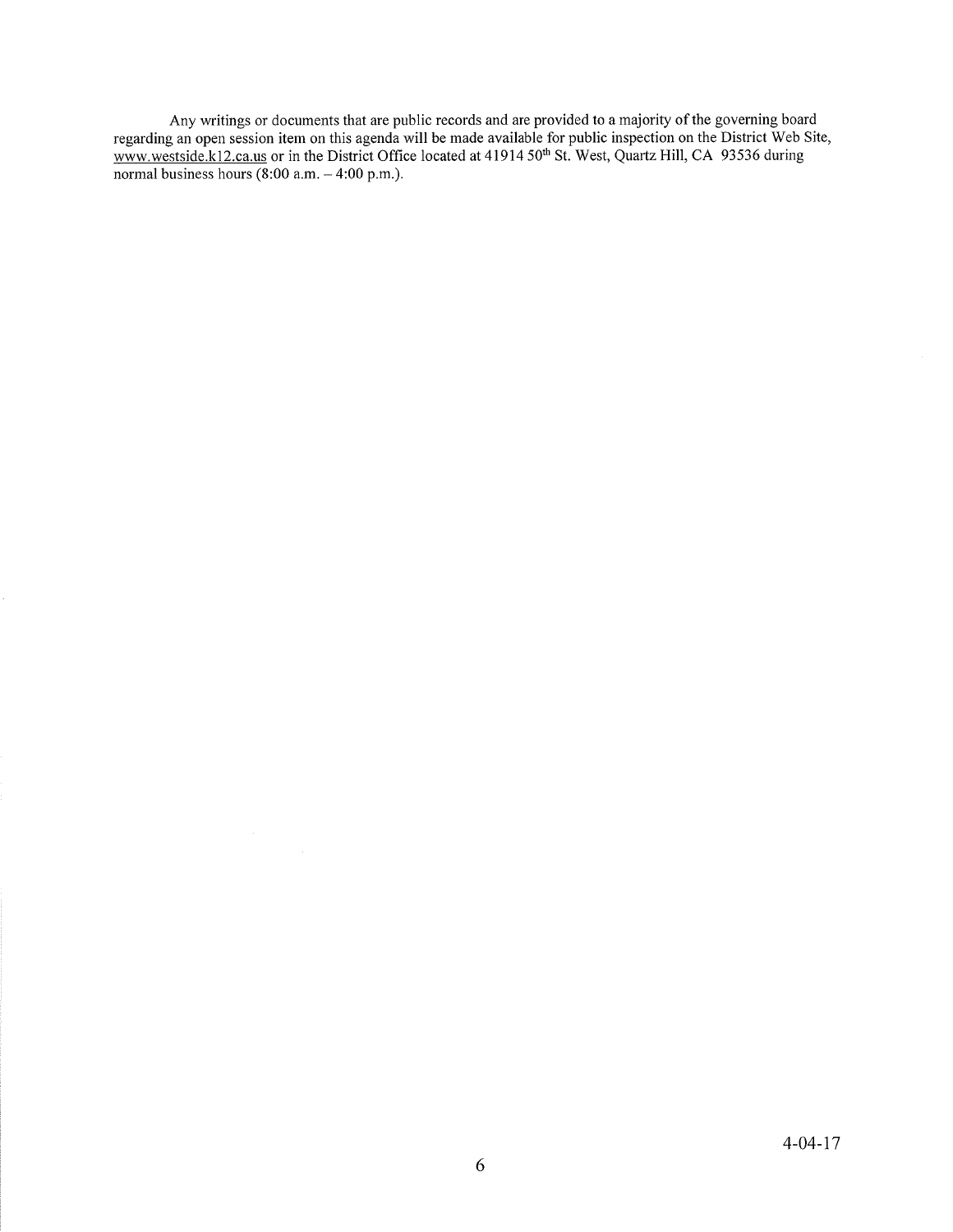# Core Beliefs and Board Goals 2016-2017

# The District uses data to create a learning-oriented culture for both staff and students which defïnes success in terms of improvement and progress.

### WE BELIEVE THAT OUR TEACHERS AND STAFF ARE OUR MOST VALUABLE ASSETS AND RESOURCES 1

- A. Revenues will be placed in a separate account to pay for long term postemployment benefits ôp
	- \* Annual ReÞort by Business Services

### WE OPERATE WITH TRANSPARENCY, TRUST AND INTEGRITY, GOVERNING IN A DIGNIFIED, PROFESSIONAL MANNER, TREATING EVERYONE WITH CIVILITY AND RESPECT 2

### WE ARE ABSOLUTELY COMMITTED TO PROVIDING A SAFE, DISTINGUISHED AND ENGAGING LEARNING ENVIRONMENT THAT ENSURES ALL STUDENTS LEARN TO THEIR HIGHEST POTENTIAL  $3.$

- èp A. Build a capacity of board and district staff in developing and monitoring data related to goals and priorities
- B. A key concem and priority for this governing board is improving the accuracy and consistency of grading which should measure what students know, as they play a crucial role in every aspect of student's academic lives and future lives as global citizens. Areas of concern are: 1) Grades reflect progressive and mastery of content. 2) They are predictable and understood by parents and third parties. 3) That non-academic factors are graded separately. 4) The system adopted is not overwhelming for teachers. ôe
	- \* Annual Report bv Educational Services

## WE ARE ABSOLUTELY COMMITTED TO PROVIDING THE NECESSARY FACILITIES TO MEET THE HOUSING AND EDUCATION NEEDS OF OUR CHANGING STUDENT POPULATION AND A VISION THAT PROMOTES AND SUPPORTS THEIR FUTURE 4.

- èe A. Modernize Cottonwood Elementary School and receive an annual update to the District's Master Facilities Plan while exploring and securing options to finance the plan.
	- Annual Report by Business Services

لكاري